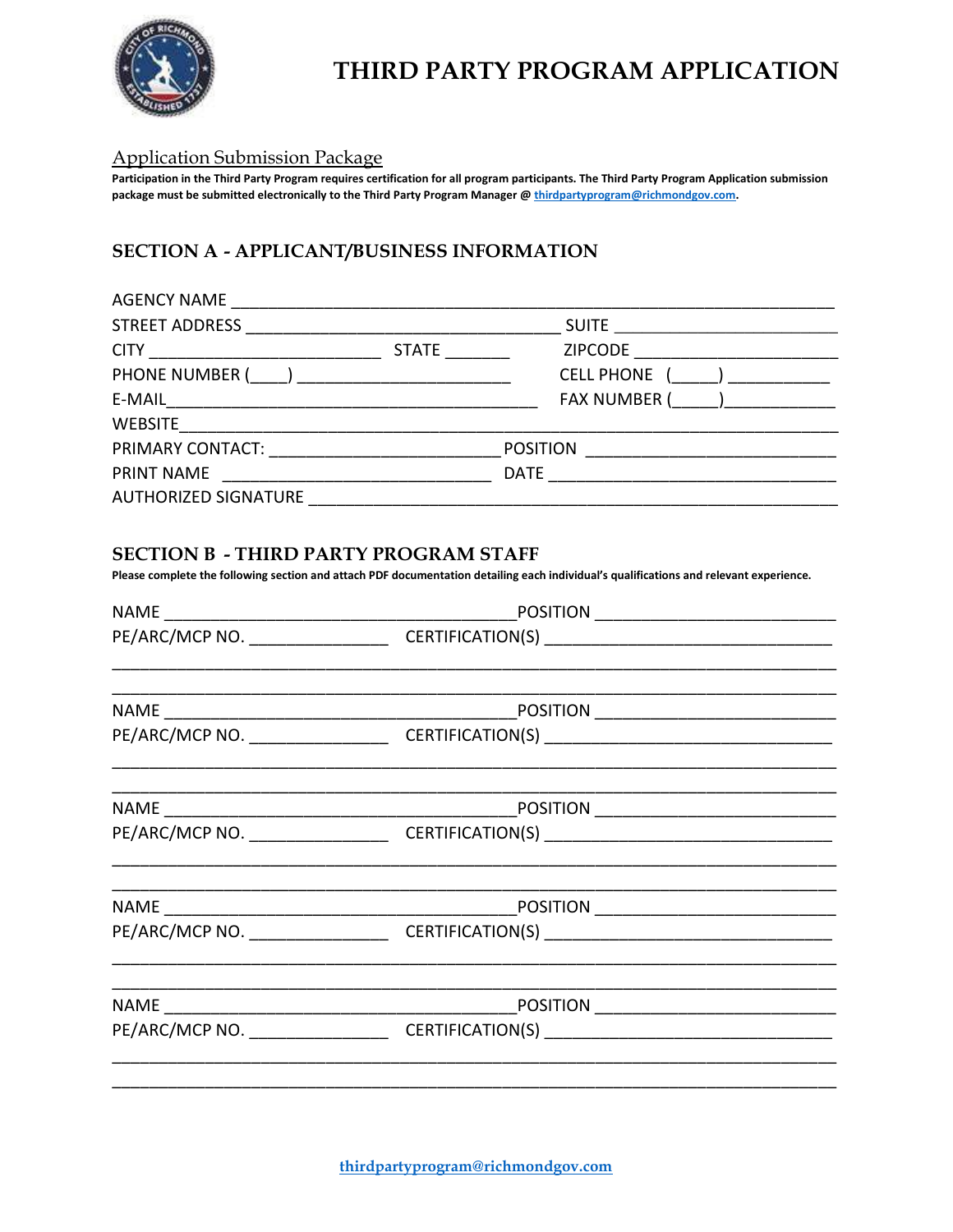

## THIRD PARTY PROGRAM APPLICATION

### SECTION B - THIRD PARTY PROGRAM STAFF (continued)

| PE/ARC/MCP NO. __________________________CERTIFICATION(S) _______________________                    |  |
|------------------------------------------------------------------------------------------------------|--|
|                                                                                                      |  |
| PE/ARC/MCP NO. __________________________CERTIFICATION(S) _______________________                    |  |
|                                                                                                      |  |
| PE/ARC/MCP NO. _________________________________CERTIFICATION(S) ___________________________________ |  |
|                                                                                                      |  |
|                                                                                                      |  |
|                                                                                                      |  |
| PE/ARC/MCP NO. _________________________________CERTIFICATION(S) ___________________________________ |  |
|                                                                                                      |  |

### SECTION C - QUALITY ASSURANCE PLAN

Provide a quality assurance plan, which includes details about the internal processes for ensuring that the agency will perform a minimum random 10% sampling of all assigned inspections and reviews. Third Party shall report non-conforming or deficient items to the attention of the owner and contractor. Provide timely reports for each inspection/review and submit a final signed report to City Of Richmond's Third Party Program. Attach additional sheets if necessary.